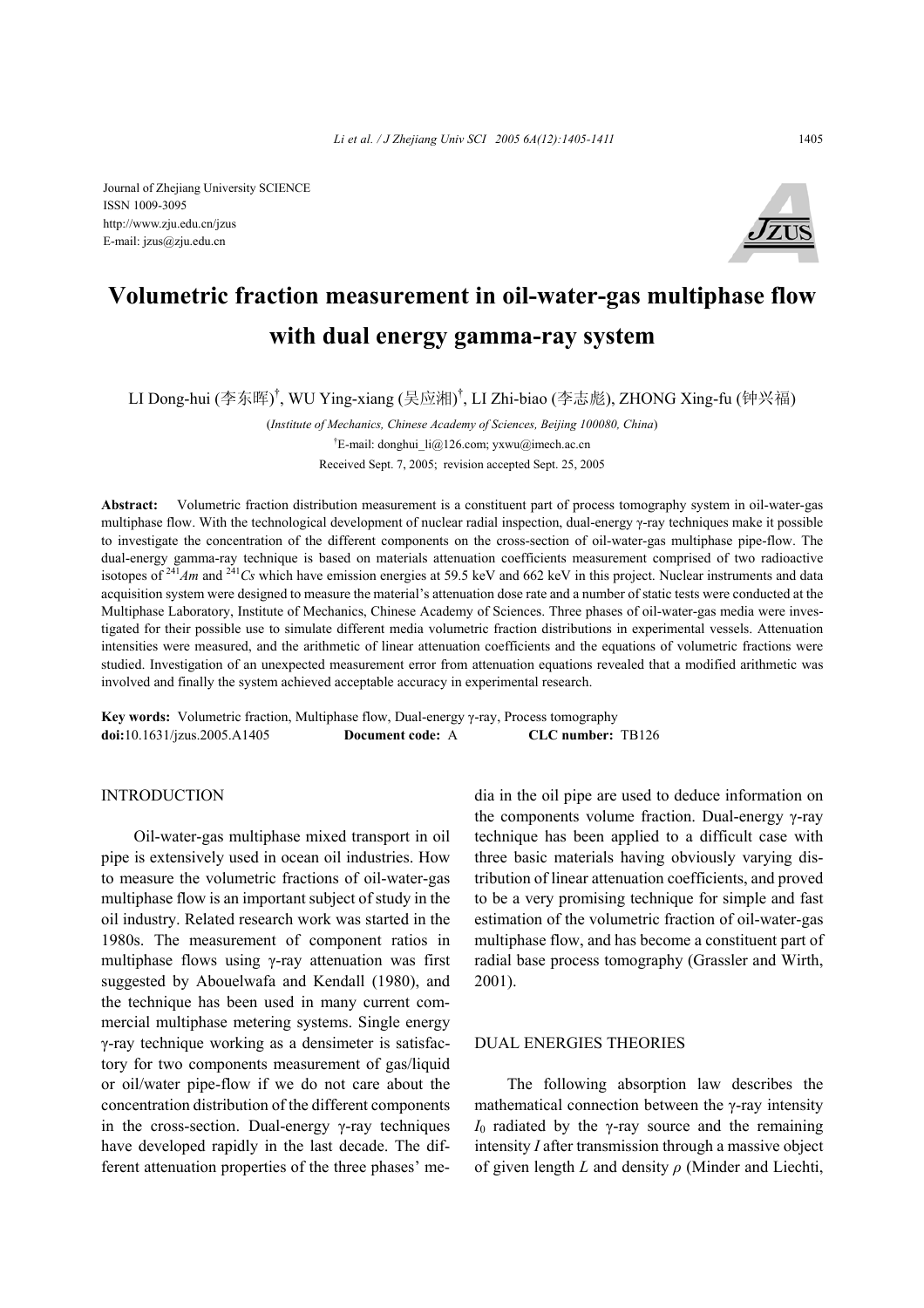1955; Morneburg, 1995):

$$
I = I_0 \exp(-\eta (ZE)\rho L)
$$

The absorption coefficient  $\eta$  is a function of the *γ*-ray energy  $E$  and the atom number  $Z$ . Under the  $\gamma$ -ray energy *E*, then:

$$
I(E) = I_0(E) \exp(-\mu(E)L)
$$

For oil-water-gas three-phase flow, the attenuation coefficient of the mixture  $\mu(E)$  is represented by:

$$
\mu(E) = \alpha \mu(E)_{o} + \beta \mu(E)_{w} + \gamma \mu(E)_{g}
$$

where  $\mu(E)_{\text{o}}$ ,  $\mu(E)_{\text{w}}$  and  $\mu(E)_{\text{g}}$  are the linear attenuation coefficients of the oil, water and gas and *α*, *β*, <sup>γ</sup> are the respective volumetric fractions. The transmitted intensity *I* through a thickness *L* of an oil/water/gas mixture is therefore:

$$
I_0 \exp[-(\alpha \mu(E)_0 + \beta \mu(E)_w + \gamma \mu(E)_g)L]
$$

if the build-up factor is eliminated through good collimation at the source and detector. If the transmitted fluxes  $I_1$  and  $I_2$  at two energies  $E_1$  and  $E_2$  are measured. the volume fractions can be calculated if the linear attenuation coefficients of the flow components at *E*<sup>1</sup> and  $E_2$  are known since:

$$
\ln(I/I_0) = -[\alpha\mu(E_1)_{\text{o}} + \beta\mu(E_1)_{\text{w}} + \gamma\mu(E_1)_{\text{g}}]L \qquad (1)
$$

$$
\ln(I/I_0)_2 = -[\alpha\mu(E_2)_0 + \beta\mu(E_2)_w + \gamma\mu(E_2)_g]L \qquad (2)
$$

$$
\alpha + \beta + \gamma = 1 \tag{3}
$$

There are three equations with three unknown volumetric fractions *α*, *β* and *γ*. In practice,  $\mu(E_1)$ <sub>g</sub> and  $\mu(E_2)_{\rm g}$  can be taken as zero without appreciable error in the volume fraction measurements because of the gas phase's low density.

The linear attenuation coefficients of water and mineral oil (kerosene) over the same energy range reveals that the differences in the photon absorption may be used to distinguish the two materials. Fig.1 shows that the photon attenuation in water is greater than that in oil. This is because oxygen has a higher atomic number than carbon, and also because water  $(\rho = 1.00 \text{ g/cm}^3)$  has higher density than most mineral oils (typically  $\rho$ =0.80~0.90 g/cm<sup>3</sup>).



**Fig.1 Water and oil attenuation coefficients** 

Since the photoelectric interaction is a stronger function of photon energy and atomic number than the Compton interaction, there is greater contrast in the linear attenuation coefficients of oil and water in the region where the photoelectric effect dominates the interaction cross-section of both materials (Key, 1999). This is illustrated in Fig.2, where the relative difference in the linear attenuation coefficients is plotted as a function of photon energy for the same energy interval. It indicates that the γ-ray measurement system relying on photon attenuation in oil and water to distinguish the two materials would yield maximum discrimination in the energy region below 40 keV.



**Fig.2 Radiographic contrast between oil and water**

In this project, the γ-ray system is comprised of two radioactive isotopes of  $^{241}Am$  and  $^{137}Cs$  which have emission energies at 59.5 keV and 662 keV. The lower γ-ray energy is higher than 40 keV, so that the linear attenuation coefficients of two energies in oil and water are somewhat closer than expected. The necessary condition that the above equation is linearly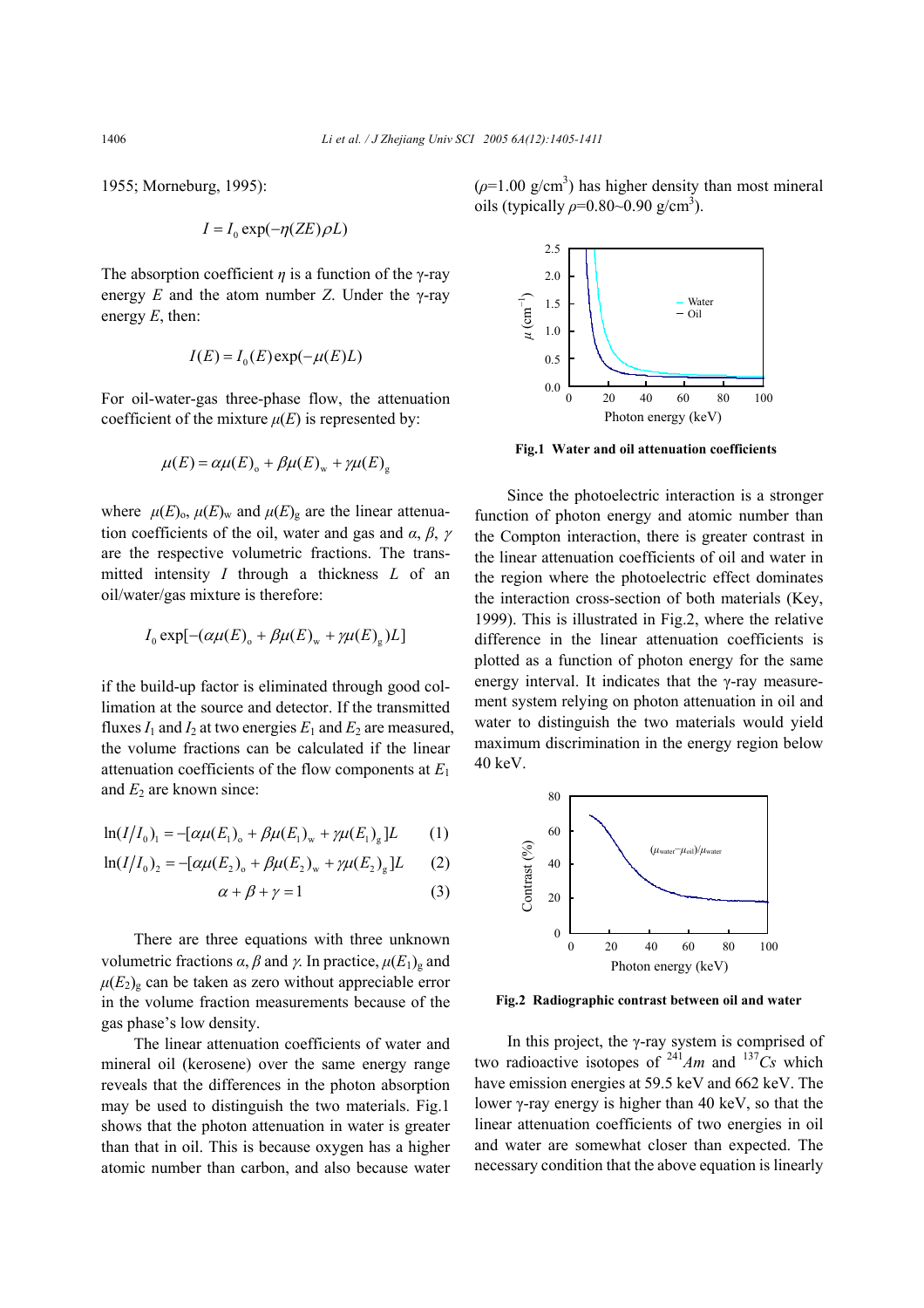independent must be:

$$
\frac{\mu(E_1)_w}{\mu(E_1)_o} \neq \frac{\mu(E_2)_w}{\mu(E_2)_o}
$$

But the too close linear attenuation coefficients of the two energies may translate small intensity measurement errors into large errors in thickness estimation; this situation is avoided only by proper selection of the energies.

## EXPERIMENTAL SETUP

#### **γ-ray source**

In this project, the  $\gamma$ -ray system is comprised of two radioactive isotopes of  $^{241}Am$  and with emission energies of 59.5 keV and 662 keV. Both radioactive isotopes were assembled and shielded in a thick lead pot together to prevent harmful high energy emission of <sup>137</sup>*Cs*. The radiation intensity of the two isotopes was 100 mCi and 20 mCi respectively. The reason for choosing the radiation intensity of  $\frac{241}{A}$ *m* was it has lower photon energy than 137*Cs* and so, weakens after penetration into the measurement pipe. A collimated single γ-ray beam (diameter 20 mm) comes out from the bottom of the source pot and can be turned on/off by a switch mechanism which can ensure operation safety.

## **Scintillator detector**

An important step in dual energies γ-ray design is the selection of scintillation detectors. Two parameters are important in selecting the scintillation detectors: detection efficiency and decay constant of the scintillator. High detection efficiency is required to reduce the source strength and short decay constant is required for high count rate to avoid pulse pile up or saturation. NaI (Tl) crystal is the most commonly used scintillator due to its high detection efficiency; it is very important for  $137Cs$  due to its high emission energy (662 keV) and strong penetration ability.

A 40 mm (*H*)×40 mm (*D*) column crystal of scintillator was made and assembled with a photo multiplier tube (PMT). Fig.3 shows that the total diameter of the detector is ∅55 mm and the length is 220 mm. In addition, a collimation 30 mm  $(W) \times 50$ mm  $(L) \times 150$  mm  $(H)$  hole was installed on the top of the detector.

## **Nuclear instrument**

The nuclear instrument used in this project was designed as a multi-channels instrument. The system is operated in count mode. It is comprised of high voltage source, amplifier, shaping amplifier and programmable data acquisition system (Fig.4).



**Fig.3 Scintillator detector**



**Fig.4 Nuclear instruction** 

## **Experimental stack and vessel**

As the experiment was static test, an experimental stack and 4 square vessels were designed as an unclear static test stack which stood apart from the multiphase flow loop, and could also serve as a static calibration stack in further work. The stack was one meter high and supported the source pot on its top. Plexiglass vessel [100 mm (*L*)×100 mm (*W*)×600 mm (*H*)] with 5 mm thick wall was designed to accommodate oil-water-gas three phase media. The vessel worked in horizontal direction and had total thickness of 110 mm and valid space of 100 mm. Its position (height) between γ-ray source and detector could be adjusted by two jacks depending on the experiment requirements (Fig.5).

#### EXPERIMENTAL ARRANGEMENT

In order to survey the materials attenuation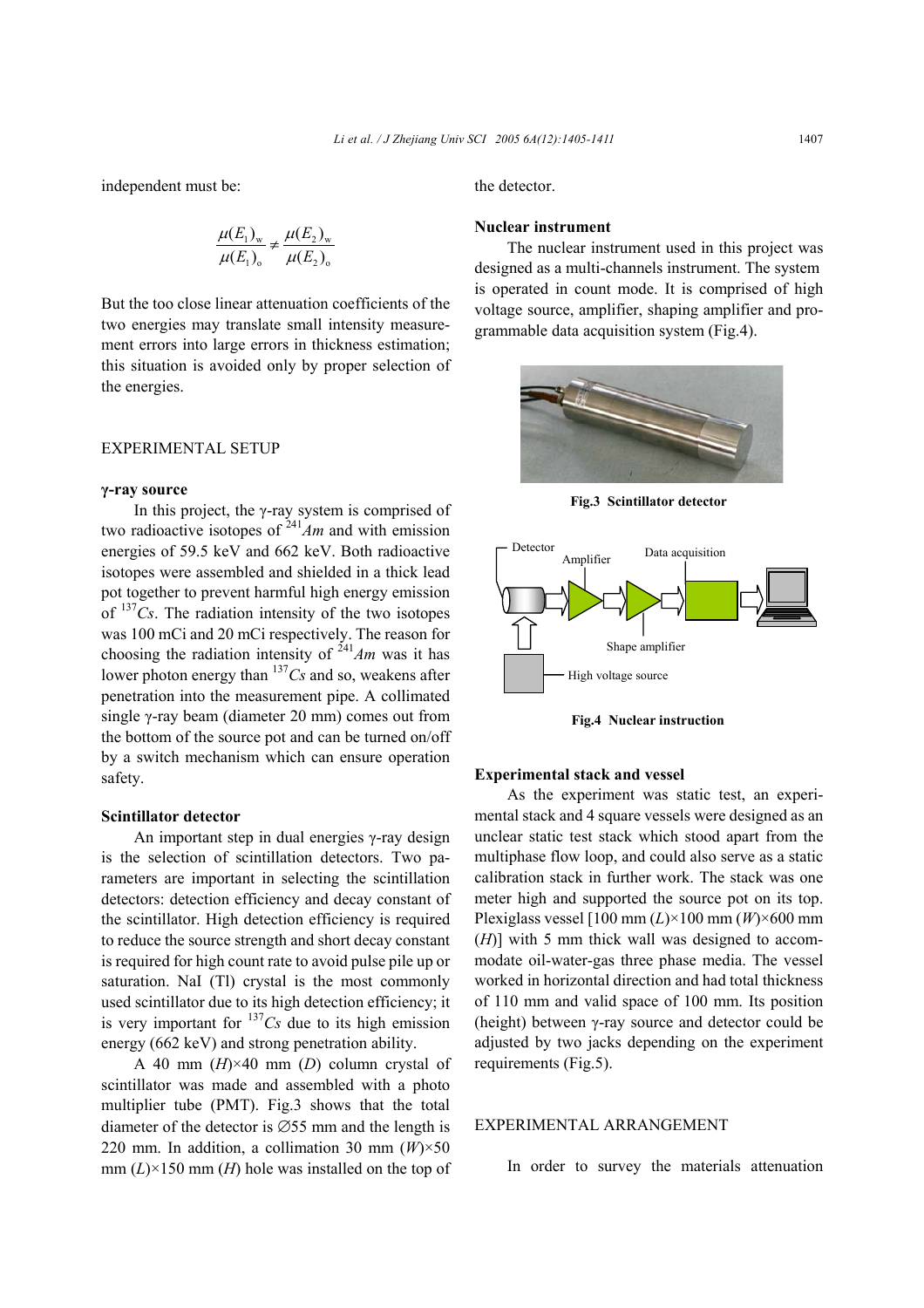character, an experimental arrangement was designed on Table 1, total 22 measurements included in the experimental arrangement. In the valid space of 100 mm of the vessel, a minimum step of 10 mm media was changed during the experiment.



**Fig.5 Experimental stack** 

|  | Table 1 Experimental arrangement |  |
|--|----------------------------------|--|
|--|----------------------------------|--|

|                          | Thickness (mm)   |        |                |    |                |      |               |    |               |    |                |
|--------------------------|------------------|--------|----------------|----|----------------|------|---------------|----|---------------|----|----------------|
| Items                    | $\boldsymbol{0}$ | $10\,$ | 20             | 30 | 40             | 50   | 60            | 70 | 80            | 90 | $100\,$        |
| $\,1$                    |                  |        |                |    |                |      |               |    |               |    | $\mathbf G$    |
| $\overline{\mathbf{c}}$  |                  | W      |                |    |                |      |               |    |               | G  |                |
| $\overline{\mathbf{3}}$  |                  |        | W              |    |                |      |               |    | G             |    |                |
| $\overline{\mathcal{L}}$ |                  |        |                | W  |                |      |               | G  |               |    |                |
| 5                        |                  |        |                |    | W              |      | G             |    |               |    |                |
| 6                        |                  |        |                |    |                | W, G |               |    |               |    |                |
| $\overline{7}$           |                  |        |                |    | G              |      | W             |    |               |    |                |
| 8                        |                  |        |                | G  |                |      |               | W  |               |    |                |
| 9                        |                  |        | G              |    |                |      |               |    | W             |    |                |
| 10                       |                  | G      |                |    |                |      |               |    |               | W  |                |
| 11                       |                  |        |                |    |                |      |               |    |               |    | W              |
| 12                       |                  |        |                |    |                |      |               |    |               |    | $\overline{O}$ |
| 13                       |                  |        | G              |    |                |      |               |    | $\mathcal{O}$ |    |                |
| 14                       |                  |        |                |    | G              |      | $\mathcal{O}$ |    |               |    |                |
| 15                       |                  |        |                |    | $\overline{O}$ |      | G             |    |               |    |                |
| 16                       |                  |        | $\overline{O}$ |    |                |      |               |    | ${\bf G}$     |    |                |
| 17                       |                  |        | W, O           |    |                |      | G             |    |               |    |                |
| 18                       |                  |        | $\mathcal{O}$  |    | W, G           |      |               |    |               |    |                |
| 19                       |                  |        | O, G           |    |                |      | W             |    |               |    |                |
| 20                       |                  |        | W              |    | O, G           |      |               |    |               |    |                |
| 21                       |                  |        | G              |    | O, W           |      |               |    |               |    |                |
| 22                       |                  |        | W, G           |    |                |      | $\mathcal{O}$ |    |               |    |                |

O=oil, W=water, G=gas

## RESULTS AND DISCUSSIONS

The static measurement of items 1~11 in Table 1 simulated the gas-water two phase flow. Although it was the simplest state in multiphase flow, the results showed that it had unexpected measurement error (Fig.6). The error curve is shown in Fig.6b. As shown in Fig.6a, measured only by  $241$ *Am*, the experimental value was obviously higher than the theoretical value, especially at the medium thickness of 2~6 cm, where the errors reduce gradually to the ends of the curve. The maximum value of the error was nearly  $+2.6\%$ . However, the circumstance was better in results of  $137Cs$ ; the maximum error was not more than  $+1.8\%$ (Fig.7).



**Fig.6 Gas-water two phase attenuation measured by**   $241$ *Am* (a) and its error curve (b)

Careful study of the measurement values, showing that the count rates of all the experiment points were higher than theoretical rates, indicated that there were extra counts added to the measurement channel so that positive error always occurred in the experiment value. Compton scatter is considered to be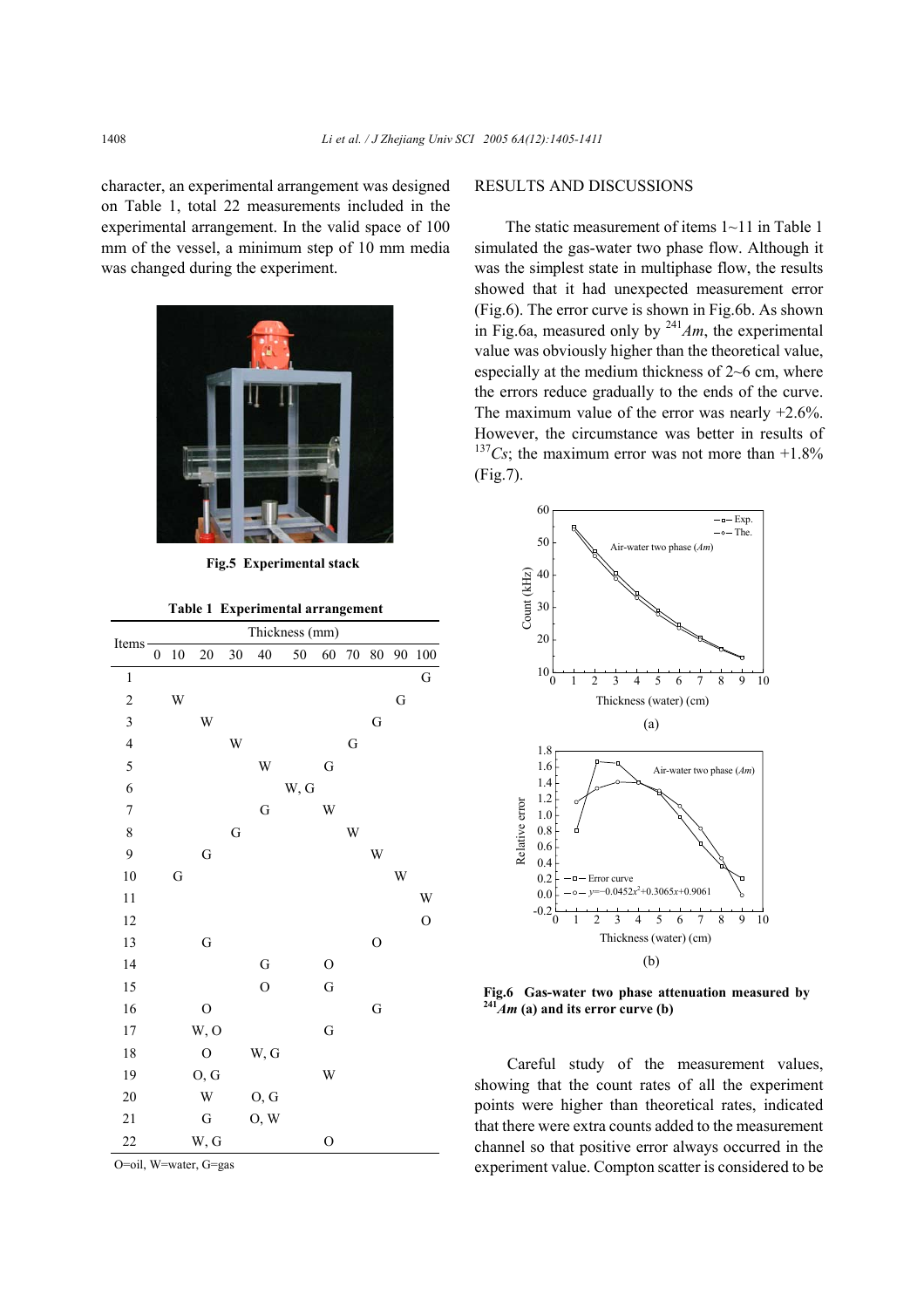

**Fig.7 Gas-water two phases attenuation measured by**   $137<sup>2</sup>Cs$  (a) and its error curve (b)

the main explanation of this phenomenon: the higher energies  $\gamma$ -ray emitted by  $137Cs$  interact with the media cross-section to generate the Compton scatter. As Compton scatter has a widely distributed continuous spectrum, a part of the lower energies emission of Compton scatter enters the <sup>241</sup>*Am* measurement channel thus accounting for the occurrence of extra count. In general, this error is very harmful for the measurement system that means the measurement accuracy is flow regime dependent. It seems that the influence of scatter is less in the <sup>137</sup>*Cs* measurement channel; this is because the Compton scatter always emits lower energies to all the directions of space but rarely enters the  $137Cs$  itself in the measurement channel. The main way to solve this problem is well collimated on scintillation detector or modifies the experiment values with the calibration error curve; subtracts the extra count according to the error curve from the measurement values.

The static measurement of items 12~16 in Table 1 simulated the gas-oil two phase flow, the results and conclusions are the same for gas-water two phase flow (Figs.8 and 9).



**Fig.8 Gas-oil two phases attenuation measured by 241***Am* **(a) and its error curve (b)** 



**Fig.9 Gas-oil two phases attenuation measured by 137***Cs* **(a) and its error curve (b)**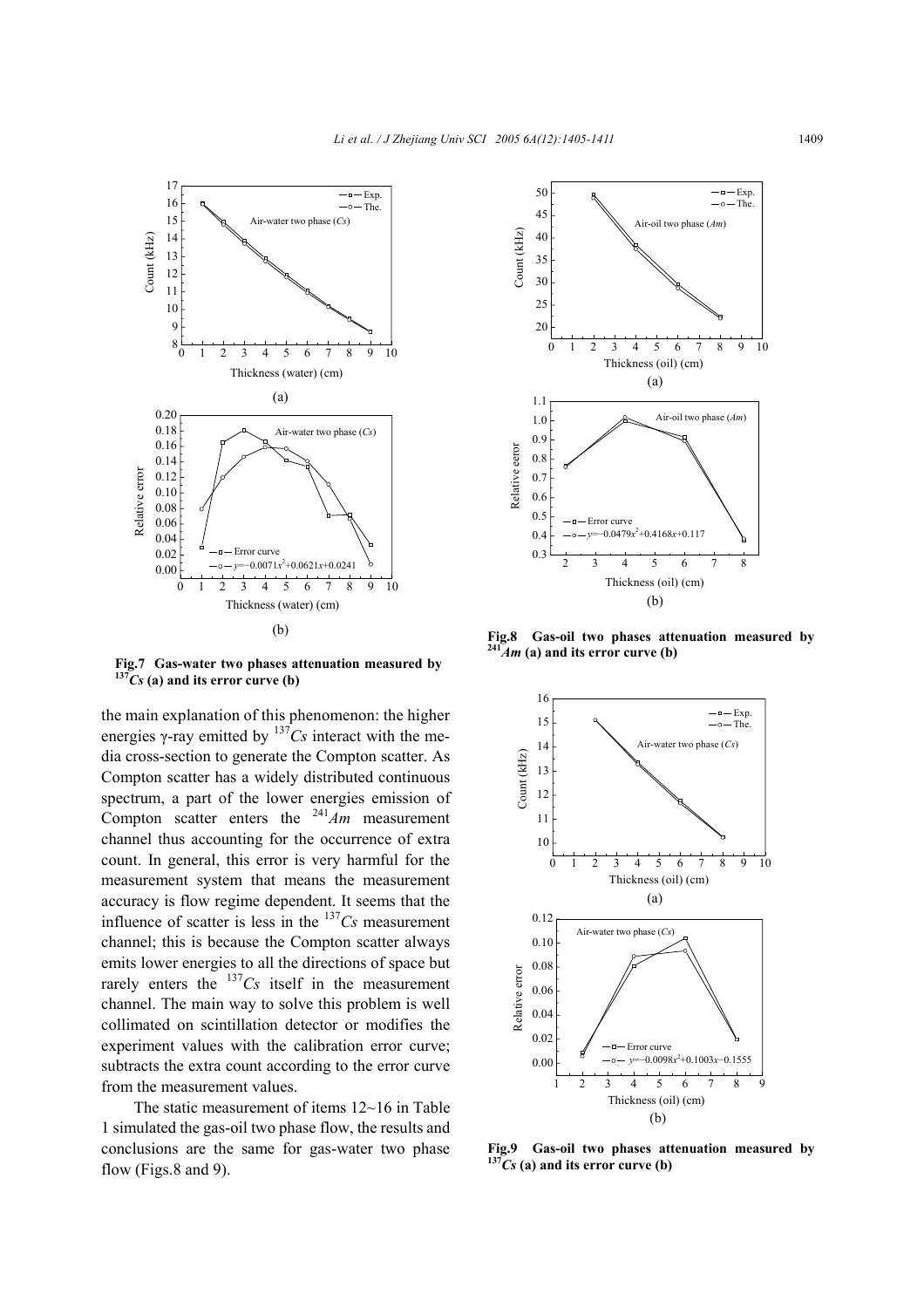The static measurement of items 17~22 in Table 1 simulated the oil-water-gas three phase flow. In the three phase volumetric fraction measurement, as mentioned in Section 2 of this paper, the γ-ray measurement system relying on photon attenuation in oil and water to distinguish the two materials yielded maximum discrimination in the energy region below 40 keV, but the lower energy isotopes of <sup>241</sup>*Am* used in this project has emission energies at 59.5 keV, therefore the linear attenuation coefficients of the energy in oil and in water is closer than expected.

The too close linear attenuation coefficients may magnify small errors in intensities measurements into large errors by Eqs. $(1)$ ,  $(2)$  and  $(3)$ , thus a modification arithmetic was developed to improve the three phase measurement accuracy with the calibration error curve. The results are shown in Fig.10.



**Fig.10 Oil-water-gas three phase volumetric fraction measurement** 

As shown in Fig.10, corresponding to the six given points, the six calculated values obtained directly from Eqs.(1), (2) and (3) have significant bias, the error distribution is seriously flawed. Another group of six points calculated by modification arithmetic have reasonable accuracy and acceptable error. The histogram of the results of measurement is shown in Fig.11.

The histogram of oil-water-gas three phase measurements revealed that the modified results have acceptable accuracy maximum error of not more than 6% (full scale) for every phase.

All the above results and discussions were based on static experiments, the oil-water-gas three phase media distributed in three clear layers in the vessel, but the oil-water-gas three phase medium in actual

three phase pipe flow should be mixed in different distributions. But are the results of dynamic tests the same as those of static tests? Perhaps further dynamic studies should be done to answer the questions, but as we estimate the two results are close because the dual-energy gamma-ray technique is based on materials attenuation coefficients measurement, the material's attenuation dose rate is not influenced by the medium distribution in same radioactive area.



**Fig.11 Histogram of oil-water-gas three phase measurement** 

## **CONCLUSION**

Dual-energy γ-ray techniques are based on materials attenuation coefficients measurement. In oilwater-gas three phase system, if the lower γ-ray energy above 40 keV (59 keV 241*Am* in this project), the linear attenuation coefficients of the energy in oil and in water are somewhat close to each other; small errors in the intensities measurements maybe amplified into large errors in the thickness estimation obtained by Eqs. $(1)$ ,  $(2)$  and  $(3)$ .

As an acceptable measurement technique, it is required that the system has high accuracy of materials attenuation coefficients. The modification arithmetic is helpful for removing the extraneous Compton scatter from the measurement values.

Finally, a well designed dual-energy γ-ray system has the potential to yield accuracy better than 95% in average in oil-water-gas three phase system.

#### **References**

Abouelwafa, M.S.A., Kendall, E.J.M., 1980. The measurement of component ratios in multiphase system using γ-ray